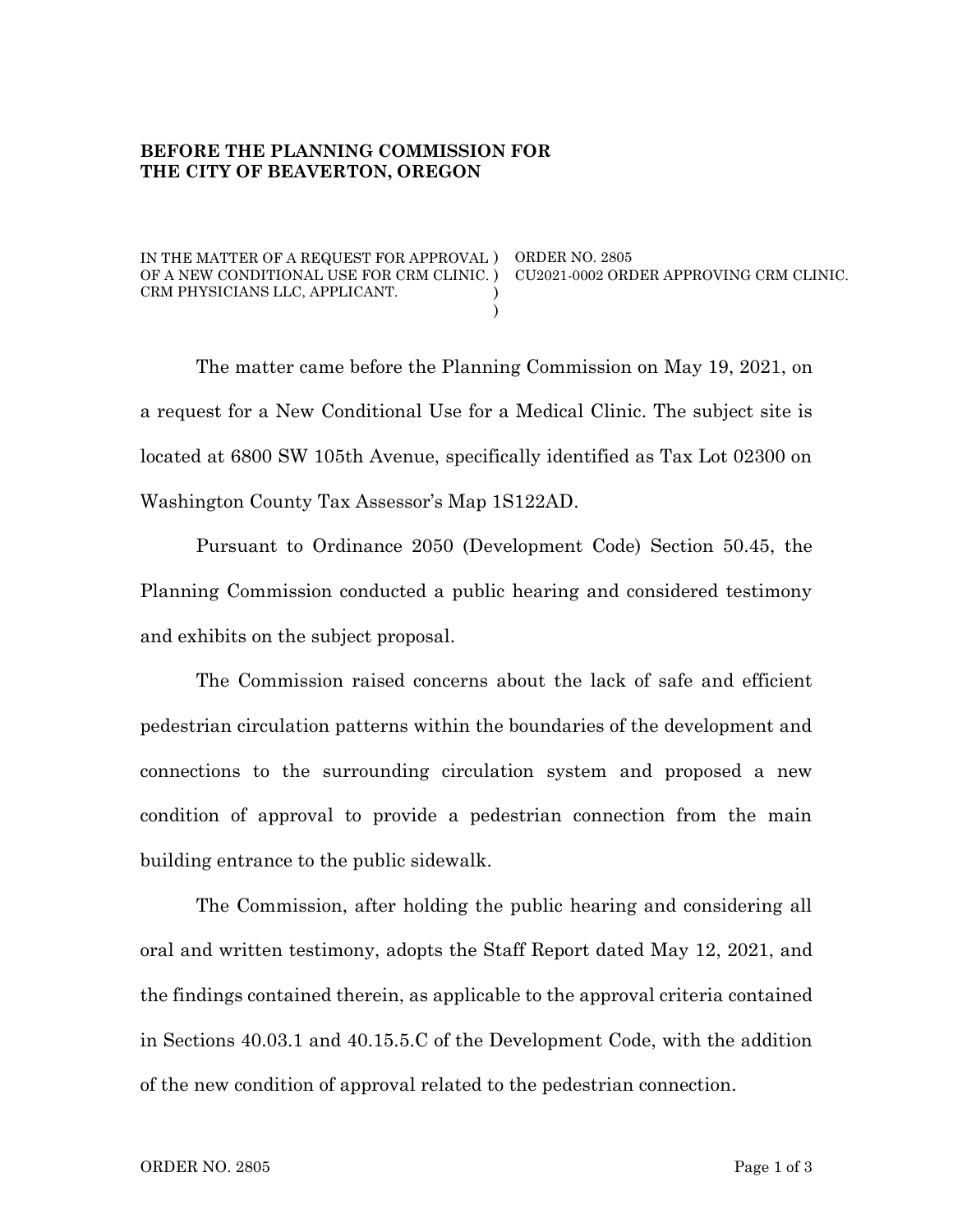Therefore, **IT IS HEREBY ORDERED** that **CU2021-0002** is

**APPROVED**, based on the testimony, reports and exhibits, and evidence presented during the public hearing on the matter and based on the facts, findings, and conclusions found in the Staff Report dated May 12, 2021, and this Land Use Order, subject to the conditions of approval as follows:

- 1. The Conditional Use permit shall run with the land and shall continue to be valid upon a change of ownership of the site, unless otherwise specified in the conditions attached to the permit. (Planning/LR)
- 2. Final decision shall expire automatically two (2) years from the effective date of decision unless the approval is enacted either through construction or establishment of use within the two (2) year time period. (Planning/LR)

## **A. Prior to Building Permit issuance or commencement of the New Conditional Use, whichever is sooner, the applicant shall:**

- 3. Submit plans demonstrating compliance with the City's minimum standards for short-term bicycle parking (BDC 60.30.2.B and EDM Section 340). (Planning /LR)
- 4. Submit plans demonstrating compliance with the City's minimum standards for long-term bicycle parking (BDC 60.30.2.B and EDM Section 340). (Planning/LR)
- 5. Provide a hard-surfaced pedestrian connection at least five feet wide connecting the main entrance on the south building elevation to the public sidewalk on SW 105th Avenue. (Planning/LR)

Motion **CARRIED**, by the following vote:

| AYES:                 | Winter, Overhage, Lawler, McCann, Nye, Saldanha, |
|-----------------------|--------------------------------------------------|
|                       | Teater.                                          |
| NAYS:                 | None.                                            |
| <b>ABSTAIN:</b> None. |                                                  |
| <b>ABSENT:</b> None.  |                                                  |

Dated this  $\frac{27th}{\text{day of}}$  May  $\frac{1}{20}$  $, 2021.$